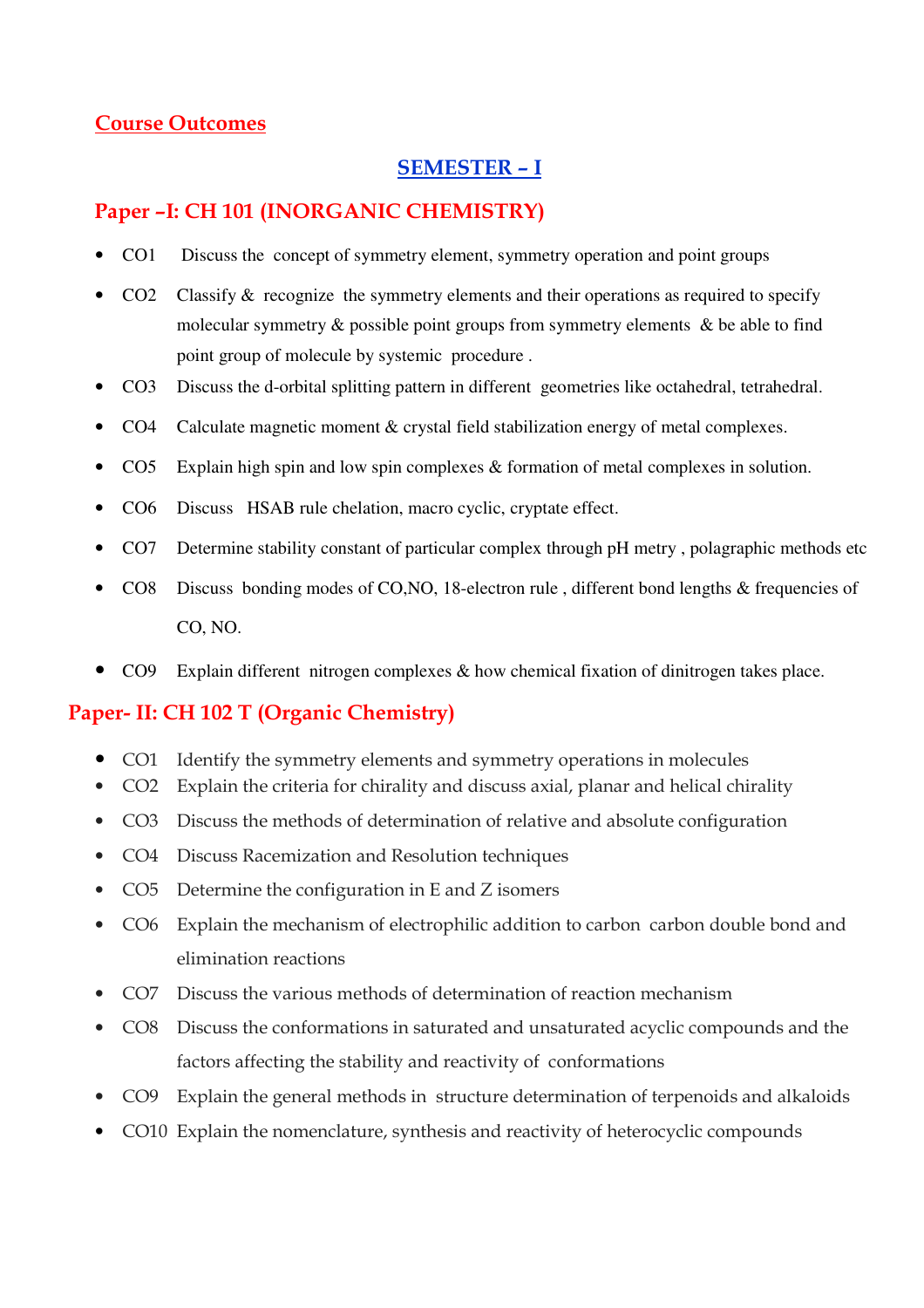## PAPER – III: CH 103 ( PHYSICAL CHEMISTRY)

- CO1: Write down the concept of entropy. Describe 3<sup>rd</sup> law of thermodynamics and evaluation of absolute entropy from heat capacity data.
- CO2 Write down Gibb's equations for non equilibrium system and conditions for material and phase equilibrium . Derive Clausius- Clapeyron equation and equation for equilibrium constant of ideal gas reactions.
- CO3 Give the concept of partial molar properties and chemical potential. Derive Gibb's Duhem equation.
- CO4 Explain chemical cell and concentration cell( with and without transfer). Derive the expression of liquid junction potential.
- CO5 Write down the applications of EMF measurement. Define electrode polarization , decomposition potential and concentration over potential.
- CO6 Write down Debye Huckel theory of electrolytic solution and Bjerrume theory of ion association. Derive Debye – Huckel – Onsagar equation.
- CO7 Write down the concept of black body radiation. Describe operators, commutation of operators eigen function, eigen value and well behaved function.
- CO8 Write down the postulates of quantum mechanics. Derive the expression of wave function and energy of particles moving in one and three dimensional box.
- CO9 Write down collision theory and transition state theory of reaction rate. Describe Lindemann's theory of unimolecular reaction.
- CO10 Write down linear free energy relationship Hammett anf Taft equation. Describe primary and secondary sat effect, reactivity – selectivity principle and Hammond postulate.

### PAPER-IV: CH 104 (ANALYTICAL TECHNIQUES AND SPECTROSCOPY- I)

- CO1 Discuss the techniques of chromatography and quantification of HPLC and GC methods
- CO2 Explain the principle of <sup>1</sup>H NMR spectroscopy, instrumentation, chemical shifts, factors affecting them, signal integration, Spin-spin coupling, Coupling constants and factors affecting them and applications of <sup>1</sup>H NMR spectroscopy.
- CO3 Explain the principles of Rotational spectroscopy and calculate bond lengths and atomic mass from rotational spectra of diatomic molecules, Isotope effect on rotational spectra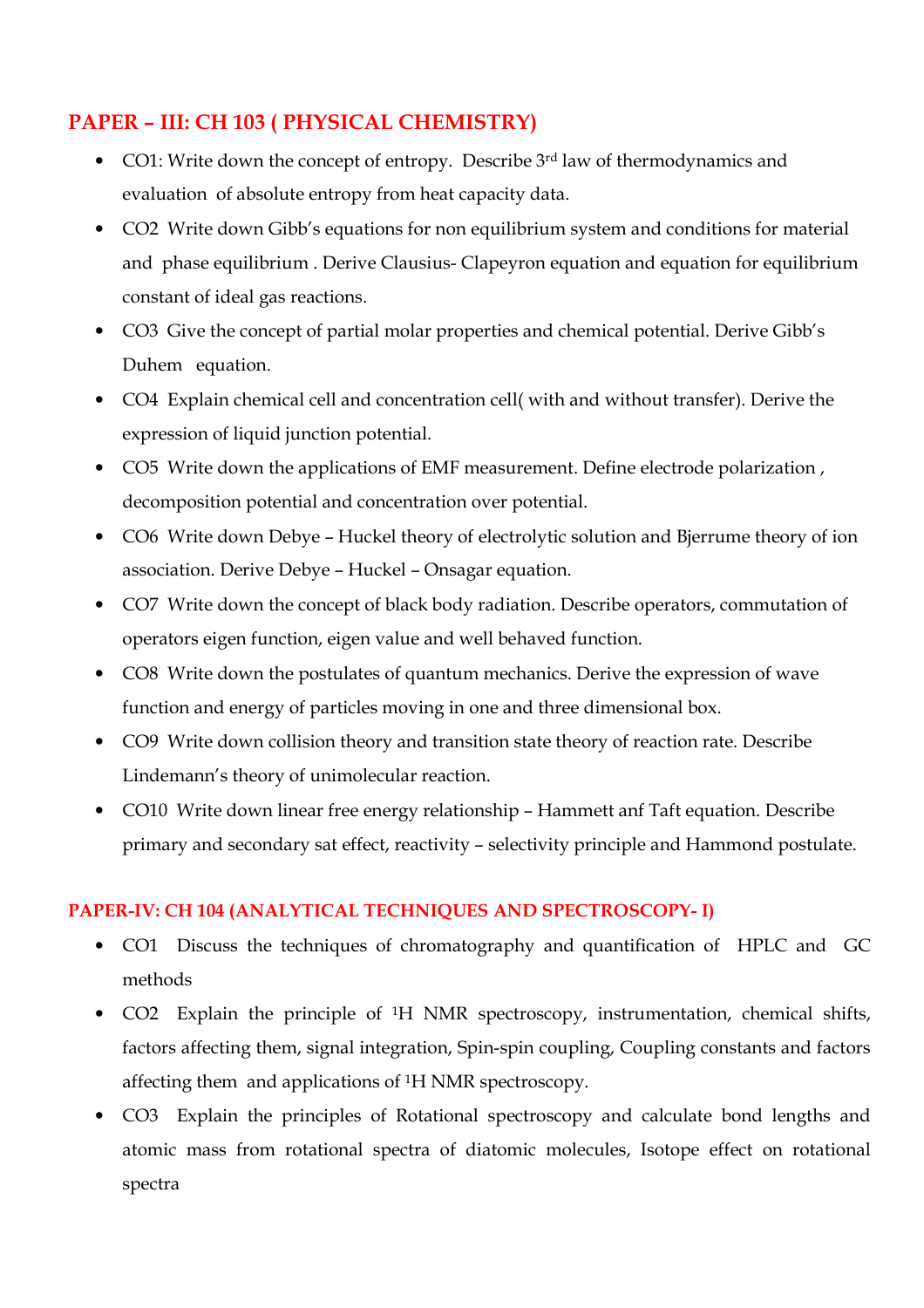- CO4 Explain the principles of Vibrational spectroscopy, an harmonic nature of vibrations , Stereo chemical effects on the absorption pattern and Isotope effect on vibrational spectra
- CO5 Discuss the Classical and Quantum theories of Raman effect.
- CO6 Explain the principles of Ultraviolet/Visible Spectroscopy, Woodward-Fieser rules and their applications

#### SEMESTER - II

#### PAPER-I: CH 201 INORGANIC CHEMISTRY

- CO1 Explain different types of substitution reaction like SN1,SN2 etc ,and difference between acid hydrolysis & base hydrolysis
- CO2 Discuss how ligand substitution reaction takes place in octahedral and square- planar, trans effect and trans influence and how trans effect is applicable in synthesis of different metal complexes.
- CO3 Explain about different types of electron transfer reaction (one electron transfer reaction and direct electron transfer reaction ) and factors affecting them.
- CO4 Discuss terms, state & microstate & orgel diagram and calculate microstate & terms of different configurations.
- CO5 Explain j-j coupling ,L-S coupling scheme, hole- formalism, Hund's rules & Racah parameters.
- CO6 Discuss classification of clusters and different structural patterns of metal clusters .
- CO7 Explain how low nuclearity clusters differ from high nuclearity clusters and capping rules in metal clusters
- CO8 Explain how metal ions take part in biological system and their concentration effect and physiological effect on biological system.
- CO9 Discuss primary ,secondary and tertiary structure and oxygenation equilibria of heamoglobin,myoglobin
- CO10 Discuss photosynthesis and photosystem1 &photosystem2 ,vitamin B6 model system and their reaction.

#### PAPER-II: CH 202 T (ORGANIC CHEMISTRY)

- CO1 Discuss nucleophilic aromatic substitution reaction and benzyne mechanisms.
- CO2 Explain Neighbouring group participation in aliphatic Electrophilic substitution.
- CO3 Discuss Ambident nucleophiles, non-classical carbocation  $&$  SET mechanism.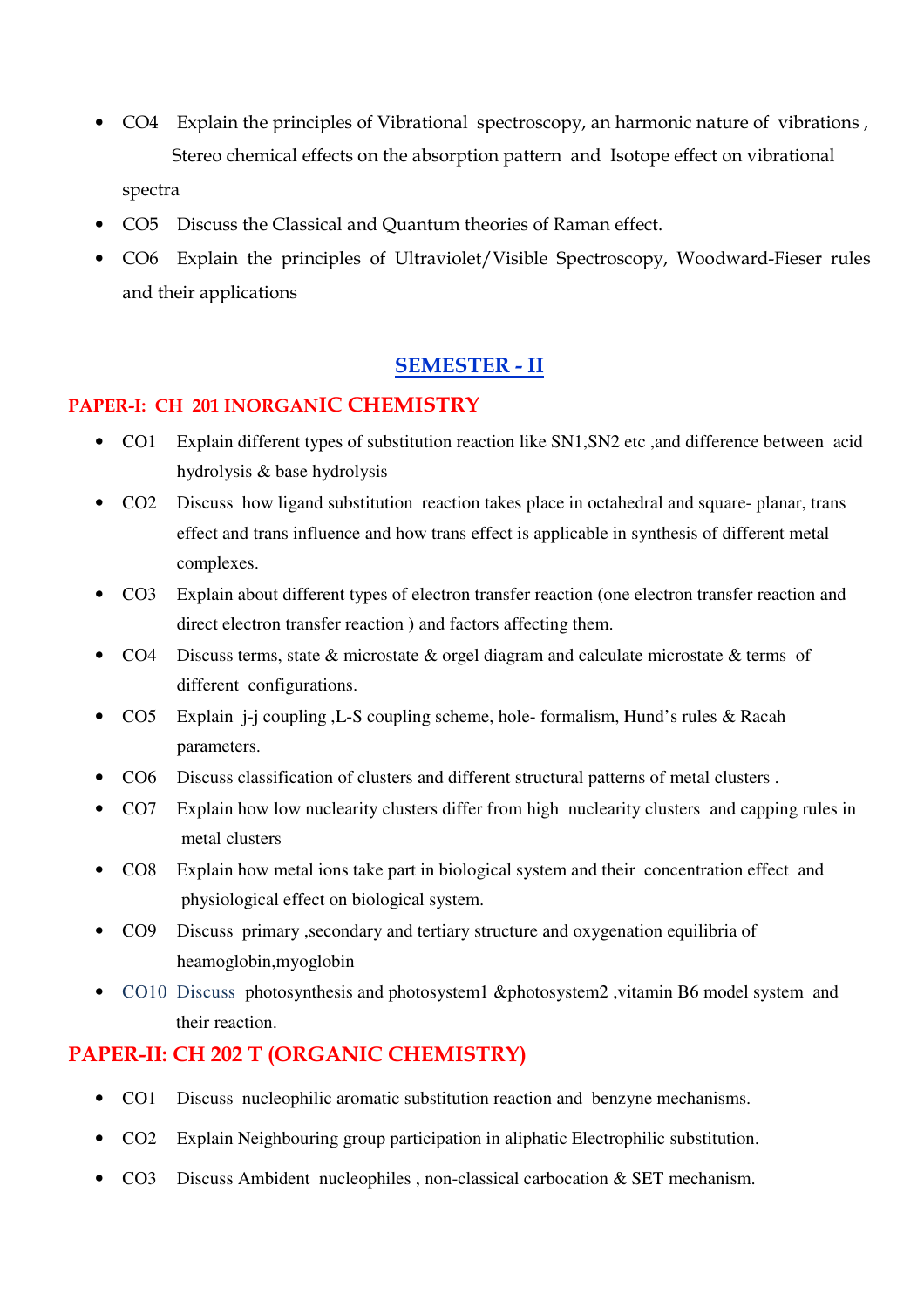- CO4 Explain pericyclic reactions like Electrocyclic reactions, Cycloaddition reactions and Sigmatropic reactions.
- CO5 Discuss Aromatic Transition States (ATS)/Perturbation Molecular Orbitals (PMO) approach-Concept of Huckel –Mobius aromatic and antiaromatic transition states and Solve problems based on ATS approach
- CO6 Explain the Frontier Molecular Orbital (HOMO-LUMO) approach, WoodwardHofmann selection rules for all the pericyclic reactions and solve problems based on FMO approach.
- CO7 Discuss the Photochemistry of  $\pi$ - $\pi$ <sup>\*</sup> transitions with particular reference to cis- trans isomerisation and Di-Pi methane rearrangement
- CO8 Discuss the Photochemistry of  $(n-\pi^*)$  transitions with particular reference to Norrish type I, Norrish II type reactions , Paterno Bucchi reactions & photochemistry of nitrites.
- CO9 Explain the generation, detection, structure, stability and reactions of carbocations, carbanions, carbenes, nitrenes and free radicals

# PAPER- III: CH 203 (PHYSICAL CHEMISTRY)

- CO1 Write down the thermodynamic properties of ideal, non ideal and ideally dilute solution. Give the concept of fugacity and fugacity coefficient.
- CO2 Define lowering of vapour pressure, elevation of B.P. and depression of F.P. derive the relation between molality and elevation of B.P. or depression of F.P.
- CO3 Give the concept of distribution and probability and derive Boltzmann distribution law.
- CO4 Describe quantum yield and the method of it's determination. Derive quantum yield of fluorescence and phosphorescence.
- CO5 Describe types of photochemical reactions and photo sensitization reaction.
- CO6 Explain E- type delayed fluorescence and principle of flash photolysis.
- CO7 Describe Schrodinger's wave equation for hydrogen atom and separate it in to three component equations.
- CO8 Describe variation principle and variation method. Write down the application of variation principle to H atom He, H2+ and H2 molecule.
- CO9 Explain the band theory of metal, insulator and semiconductor. Define p-n junction.
- CO10 Classify super conductors and write down the BCS theory of superconductivity.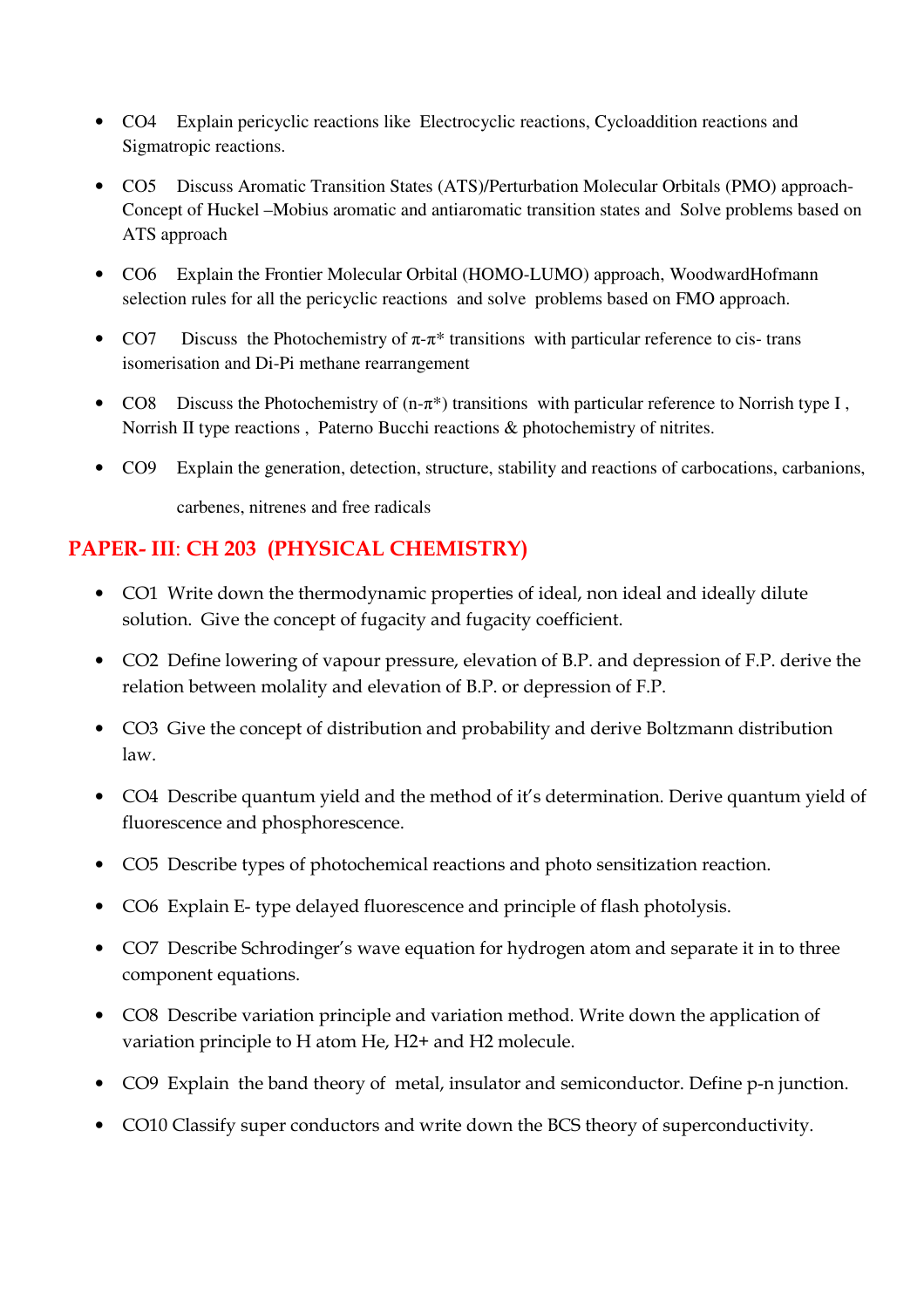## **PAPER-IV ANALYTICAL TECHNIQUES AND SPECTROSCOPY**

- CO1 Explain the instrumentation, types of currents and applications of DC polarography in qualitative and quantitative analysis.
- CO2 Give a brief account of (i) A.C.polarography (ii) Square-wave polarography (iii) Pulse polarography (iv) Differential pulse polarography and discuss their advantages over conventional d.c.polargraphy.
- CO3 Discuss the principle, instrumentation, types and applications of amperometric titrations and Cyclic Voltammetry.
- CO4 Give a brief account of the different types of thermo analytical methods.
- CO5 Discuss the principles and applications of thermogravimetry, differential thermal analysis and Differential scanning calorimetry.
- CO6 Discuss the principles, chemical shifts, coupling constants, and application of 1H, 19F, 31P and solid state NMR spectroscopy .
- CO7 Discuss the Principles and instrumentation of different types of mass spectrometer
- CO8 Outline Salient features of fragmentation pattern of organic compounds
- CO9 Discuss the Principle and Instrumentation of Photoelectron Spectroscopy, Interpretation of Vibrational spectral data for ionized (M+) species.
- CO10 Discuss principle, instrumentation of Electron Spin Resonance spectroscopy and its applications.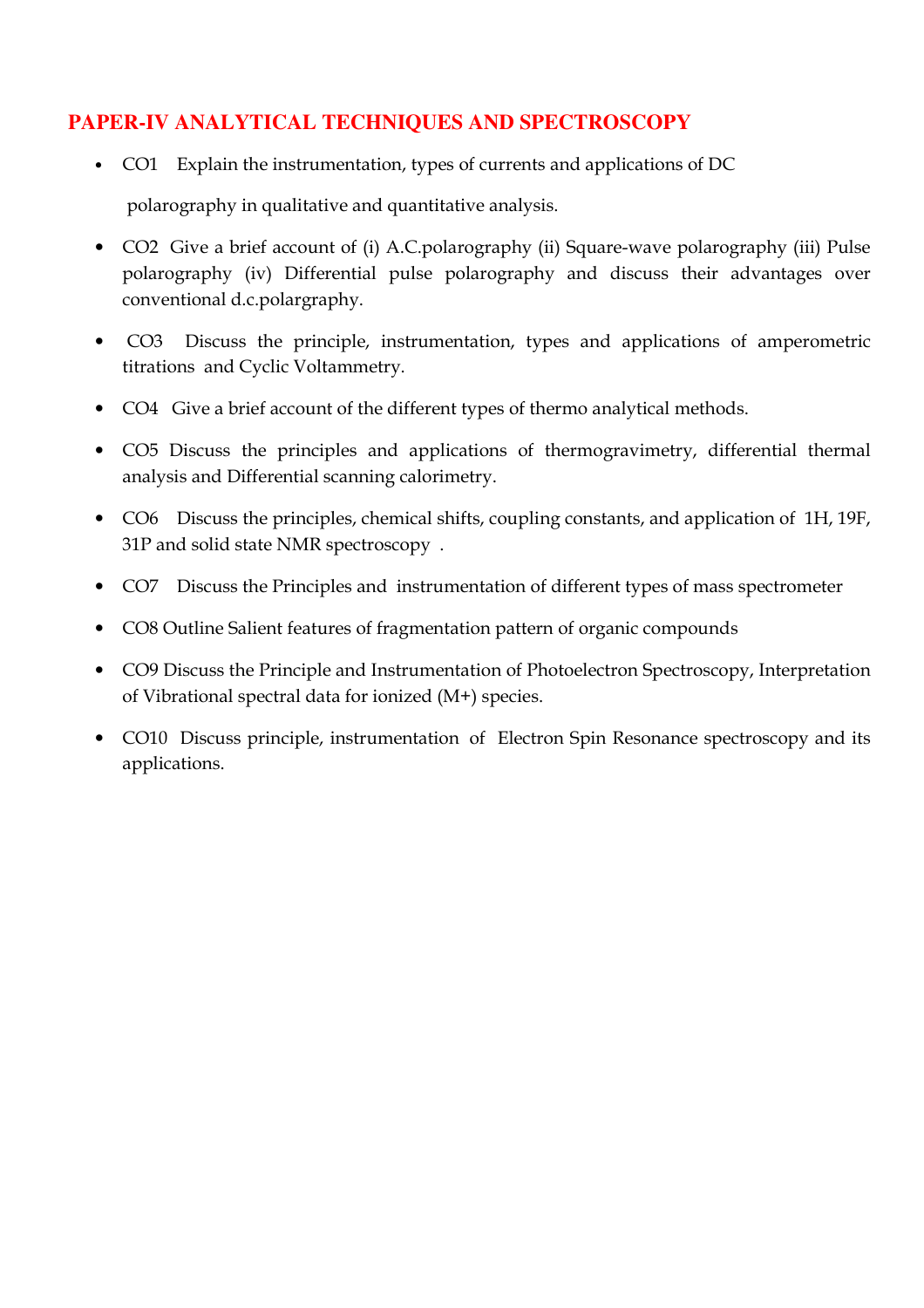## SEMESTER - III

## **PAPER-1: CH (OC) 301T: SYNTHETIC REAGENTS, ADVANCED NMR, CONFORMATIONAL ANALYSIS AND ORD**

- CO1 Discuss the protection of various functional groups like alcohols, 1,2-diols, amines, carbonyls , carboxylic acids to get the desired result.
- CO2 Explain methods of preparation and applications of organometallic reagents like organo lithium, organo copper, organosilicon, organoborane reagents in organic synthesis.
- CO3 Dicuss the reagents used in reactions like Carbonyl methylenation, carbene insertion and C-H activation.
- CO4 Discuss different types of reagents used for oxidation and reduction reactions.
- CO5 Discuss types of CMR spectra and methods of recording spectra.
- CO6 Explain the factors affecting chemical shift and CMR and applications of CMR
- CO7 Discuss the Conformational analysis of cyclic molecules.
- CO8 Discuss optical rotatory dispersion and how it is used for the determination of structure of chiral molecules.
- CO9 Write down the factors governing the reactivity of axial and equatorial substituents in cyclohexanes.

## PAPER- II: CH (OC) 302T: MODERN ORGANIC SYNTHESIS

- CO1. Explain Prostereoisomerism, prochiral nomenclature, conditions of stereo selectivity and analytical methods with brief introduction of stereo selective reactions.
- CO2. Discuss the types of asymmetric synthesis controlled by chiral auxiliary, chiral catalyst, chiral substrate and chiral reagent with examples.
- CO3. Discuss the terminology, criteria for selecting target, synthesis involving chemo and regio selectivity, reversal of polarity and cyclisation involved in retro synthesis analysis.
- CO4. Explain order of events, one bond and two bond C-C and C-X disconnection and control in carbonyl condensation with examples.
- CO5. Define strategic bond and discuss guidelines for disconnection with greatest simplification using symmetry and corresponding to known reliable reactions, Retro synthesis of Retronecene, Longifoline.
- CO6. Discuss new synthetic reactions involving c-c coupling reaction,  $c=c$  formation reaction, multi component reactions.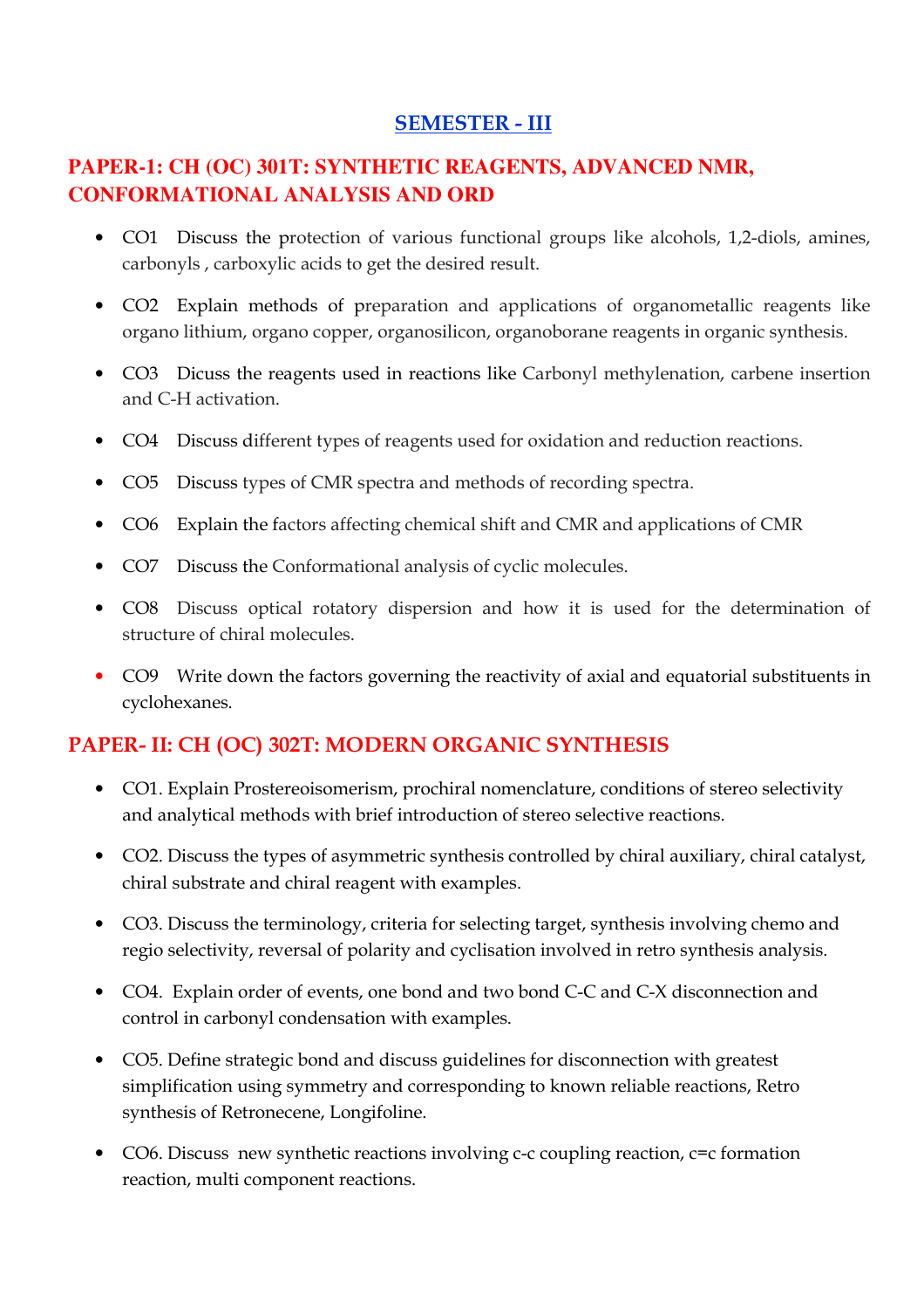- CO7. Discuss Ring formation reactions, ring opening & closing, metathesis, 1,3 dipolar cycloaddition reaction .
- CO8 . Explain the new techniques and concepts used in synthesis of peptides ,oligosaccharides and oligodeoxynucleotides
- CO9. Apply Baldwin rules for cyclisation of various compounds
- CO10. Discuss Chiron approach in organic synthesis & determine the absolute configuration by Mosher's method.

### PAPER-III: CH (OC) 303T (CB1): BIOORGANIC CHEMISTRY

- CO1 Determine configuration and ring size of sugars and conformational analysis of monosaccharide.
- CO2 Explain structure, synthesis, ring size determination, and conformational structure of different types of carbohydrates.
- CO3 Discuss structure and synthesis of nucleosides and nucleotides.
- CO4 Explain primary, secondary and tertiary structure of DNA and RNA and their different types.
- CO5 Discuss Replication, transcription, translation, genetic code and DNA fingerprinting.
- CO6 Discuss the classification and properties of lipids, Chemical synthesis and biosynthesis of phospholipids and glycolipids.
- CO7 Explain the Classification, nomenclature and bonding of peptides and biological importance and classification of different structure of proteins.
- CO8 Discuss classification, mechanism of action and factors affecting enzyme catalysis, Enzyme inhibition and immobilized enzymes.
- CO9 Explain Classification, structure, and biological functions of different type of Coenzymes.
- CO10 Discuss the Classification, structure, synthesis and biological importance of different vitamins.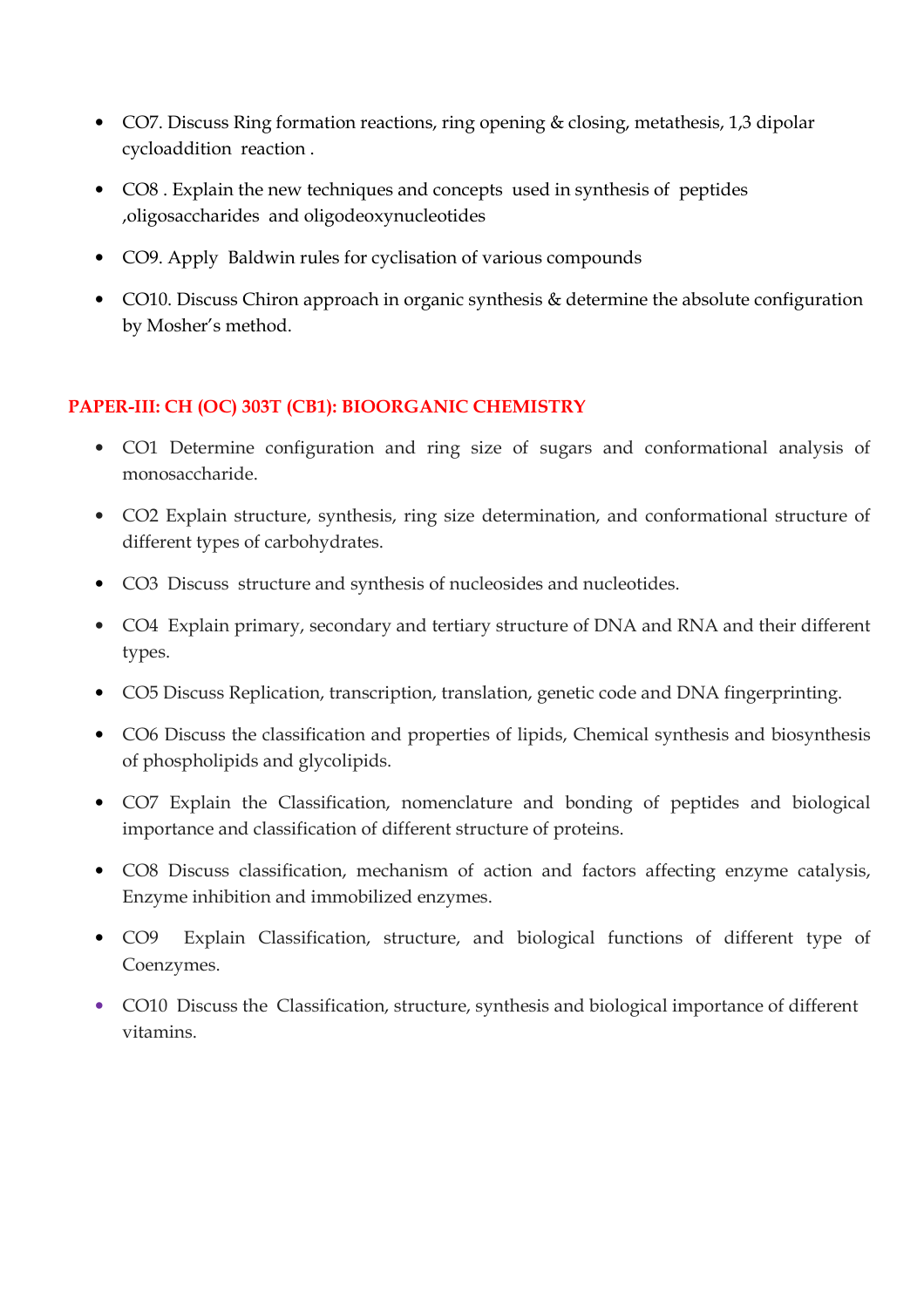#### PAPER-IV: CH (OC) 304T (CB3): GREEN CHEMISTRY AND ORGANIC MATERIALS

- CO1 Design a green synthesis using principles of prevention of waste/by-products/toxic products, atom economy.
- CO2 Discuss the designing of safer chemicals, selection of appropriate auxiliaries, use of catalytic reagents, prevention of chemical accidents and development of analytical techniques.
- CO3 Explain Microwave assisted reactions in organic solvents and solvent free reactions, ultra sound assisted organic synthesis.
- CO4 Discuss Organic synthesis in aqueous phase and ionic liquids.
- CO5 Explain Phase transfer catalyst and biocatalyst in organic synthesis.
- CO6 Introduction to organic nano materials, approach & nanomanipulation.
- CO7 Discus the applications of carbon nano: nano car & molecular machines.
- CO8 Discuss the Synthetic modifications of natural products as Opto electronic molecules by supramolecular chemistry, lock & key model of various structures such as cryptands.
- CO9 Explain Enantioselective molecular recognition of cyclodextrins, crown ethers and chiral receptors.

## SEMESTER - IV

### PAPER – I: CH (OC) 401T: DRUG DESIGN AND DRUG DISCOVERY

- CO1 Explain the stages involved in drug discovery
- CO2 Discuss the various Lead modification strategies and also how these can be used in drug development process with examples
- CO3 Discuss the Structure-Activity Relationship studies in sulfa drugs, benzodiazepines, and taxol analogs
- CO4 Identify the various physicochemical properties of drug molecules and the relationship between these and biological activity
- CO5 Explain the various tools used in QSAR studies and how these are applied in the design of drugs using examples
- CO6 Outline the principles of Computer aided drug design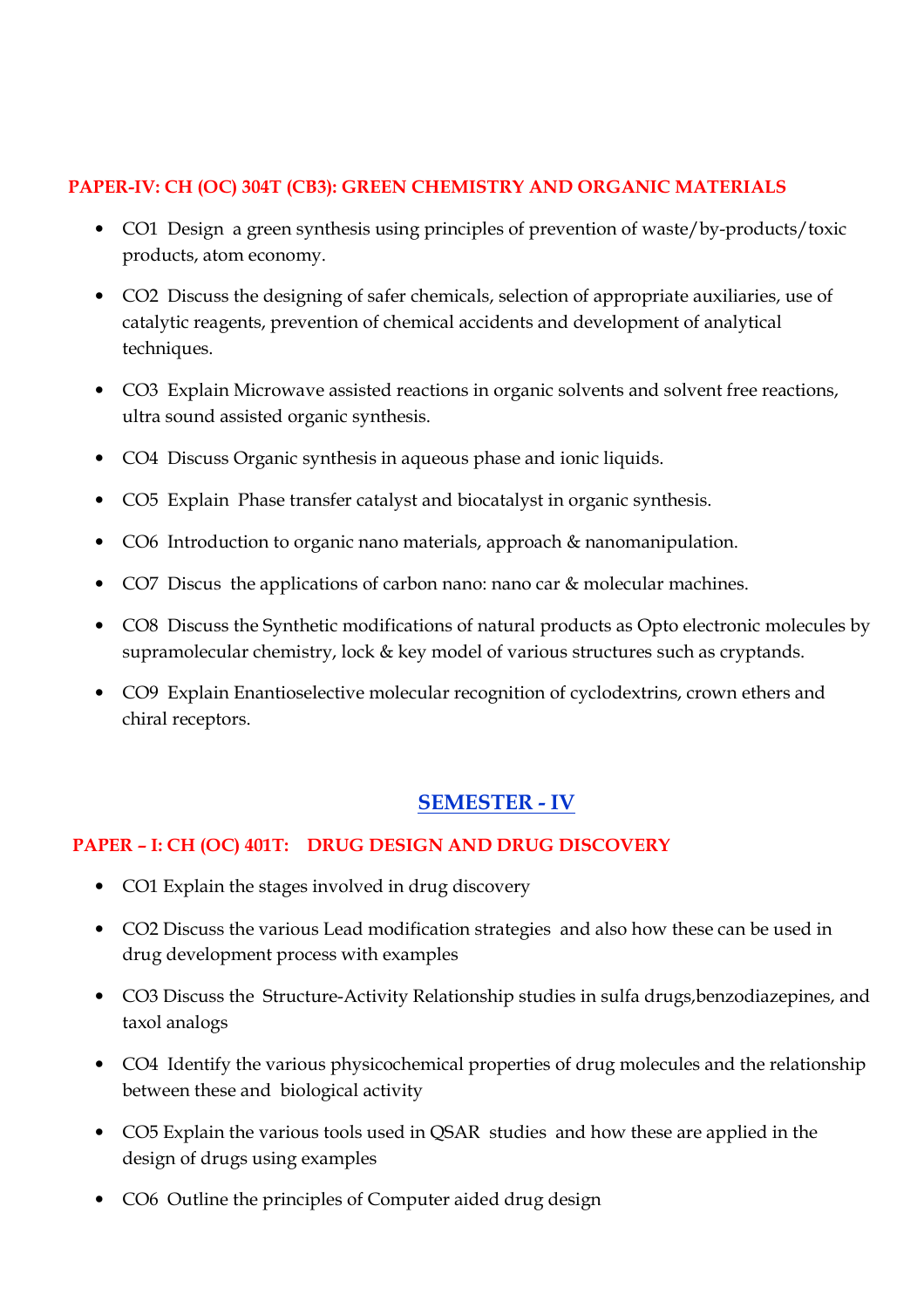• CO7 Discuss the Combinatorial approach in the process of drug discovery and plan and design combinatorial synthesis

#### **PAPER-II: CH (OC) 402T: DRUG SYNTHESIS AND MECHANISM OF ACTION**

- CO1 Explain the basic concepts of mechanism of drug action
- CO2 Outline the discovery and mechanism of action of the drugs acting on metabolic processes or antifolates
- CO3 Describe the structure of bacterial cell wall and discuss the synthesis and mechanism of action of penicillins and cephalosporins on the bacterial cell wall
- CO4 Discuss the synthesis and mode of action of drugs acting on specific enzymes
- CO5 Discuss the classification and mechanism of action of drugs acting on genetic material
- CO6 Give an overview of the nervous system, describe the structure of neuron and nerve transmission
- CO7 Discuss about the classification, synthesis and mode of action of drugs acting on the various receptors
- CO8 Give an overview of chiral drugs, explain the role of chirality on biological activity and discuss the synthesis and pharmacological activity of some important chiral drugs

#### PAPER-III: CH (OC)-403T (CB1): ADVANCED HETEROCYCLIC CHEMISTRY

- CO1 Discuss the different types of strains, interactions and conformational aspects of nonaromatic heterocycles.
- CO2 Outline the synthesis, reactivity and importance of ring systems like Azirines, Aziridines, Oxiranes, Thiiranes, Diazirenes, Diaziridines, Oxaziridines, Azetidines, Oxetanesandthietanes
- CO3 Explain the criteria for aromaticity and Huckel's 4n+2 electron rule for benzene and non benzenoid aromatic compounds.
- CO4 Outline the synthesis, reactivity, aromatic character and importance of five and six membered heterocyclics with two hetero atoms
- CO5 Discuss the synthesis, reactivity, aromatic character and importance of heterocyclics with more than two hetero atoms.